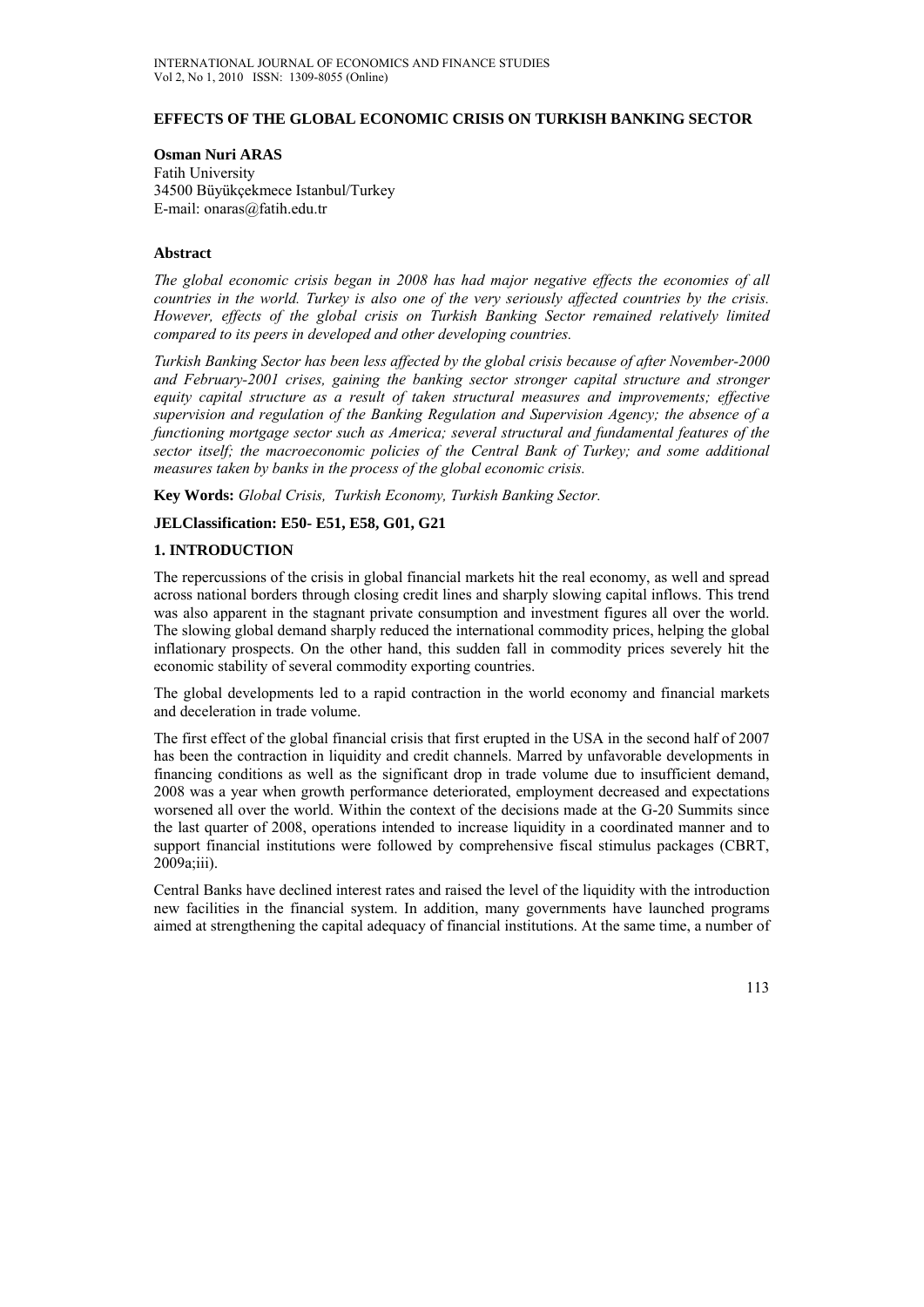countries introduced substantial economic stimulus packages that include tax breaks, investment incentives and increased public spending on infrastructure projects.

The global economic crisis began in 2008 has had major negative effects the economies of all countries in the world. Turkey is also one of the very seriously affected countries by the crisis.

Turkey's level of integration with the world economy had increased noticeably over the last years, on all indicators. The Turkish economy have benefited significantly from this enhanced integration through increased productivity and competitiveness. Nevertheless, such an integrated country could not stay isolated from to the impacts of this crisis. In parallel with the other emerging market economies, Turkey is negatively being affected from the deceleration of the global economic growth and slowing international capital flows (Çanakcı,2009:12) .

Starting from the last quarter of 2008 in particular, the global issues have had considerable reflections in Turkey. The most important channel from the crisis to the Turkish economy is the sharp decline in world trade in goods and services. Turkey is an open economy: foreign trade is more than 50 percent of gross domestic product, and exports in 2008 were nearly a quarter of gross domestic product. More than half of Turkey's exports go to the EU. As the implications of the crisis on Turkey emerged, a contraction was observed in Gross Domestic Product (GDP) in the last quarter of 2008, compared to the same period of 2007, leading to the GDP growth rate to decelerate throughout 2008. Consequently, impacts of the crisis on the economy were felt more intensively in the last quarter of 2008, resulting to a simultaneous contraction in external and domestic demand. Output and income declined. External financing became more limited. The unemployment rate increased. The current account deficit has narrowed down. In the public sector, the budget deficit expanded and the public sector borrowing requirement increased. On the contrary, inflation and interest rates have fallen (Okonjo-Iweala,2009:2; TBAT,2009a:1; TBAT,2009b:I-3; CBRT,2009a:iii).

# **2. EFFECTS OF THE GLOBAL CRISIS ON THE BANKING SECTOR**

Turkish Banking Sector was not affected by the crisis such as American and European banks, due to Turkish banks have a solid structure on capital adequacy. Turkish banks, between the G-20 countries, are the first place in capital adequacy, assets profitability and equity. In terms of capital adequacy has a solid structure. Turkish Banking System has a positive value in terms of deposits, loans to GDP ratio, financial depth and ratio of loans to deposits that are the important indicators in the banking sector. World's leading banks a lot of damage under the influence of the crisis, while the opposite situation in Turkey has experienced. Banks operating in Turkey have been profit while the world banking system can not escape from 4 trillion dollars loss in the process of this crisis. Banking Regulation and Supervision Agency (BRSA), restructured the sector after the crisis 2001, became a model to many countries.

The reasons behind the relatively limited negative effects on the banking system are a high capital adequacy ratio, a high asset quality, low currency and liquidity risks thanks to successful risk management and effective public supervision, and good management of the interest, counterparty and maturity risks. The measures taken by the Central Bank of the Republic of Turkey (CBRT) and the BRSA against the increase in global financial risks aided the banking sector to continue healthy functioning (TBAT,2009a:4).

Global financial crisis did not influence the market structure of Turkish banking sector: The number of branches and personnel preserved its increase tendency despite the global economic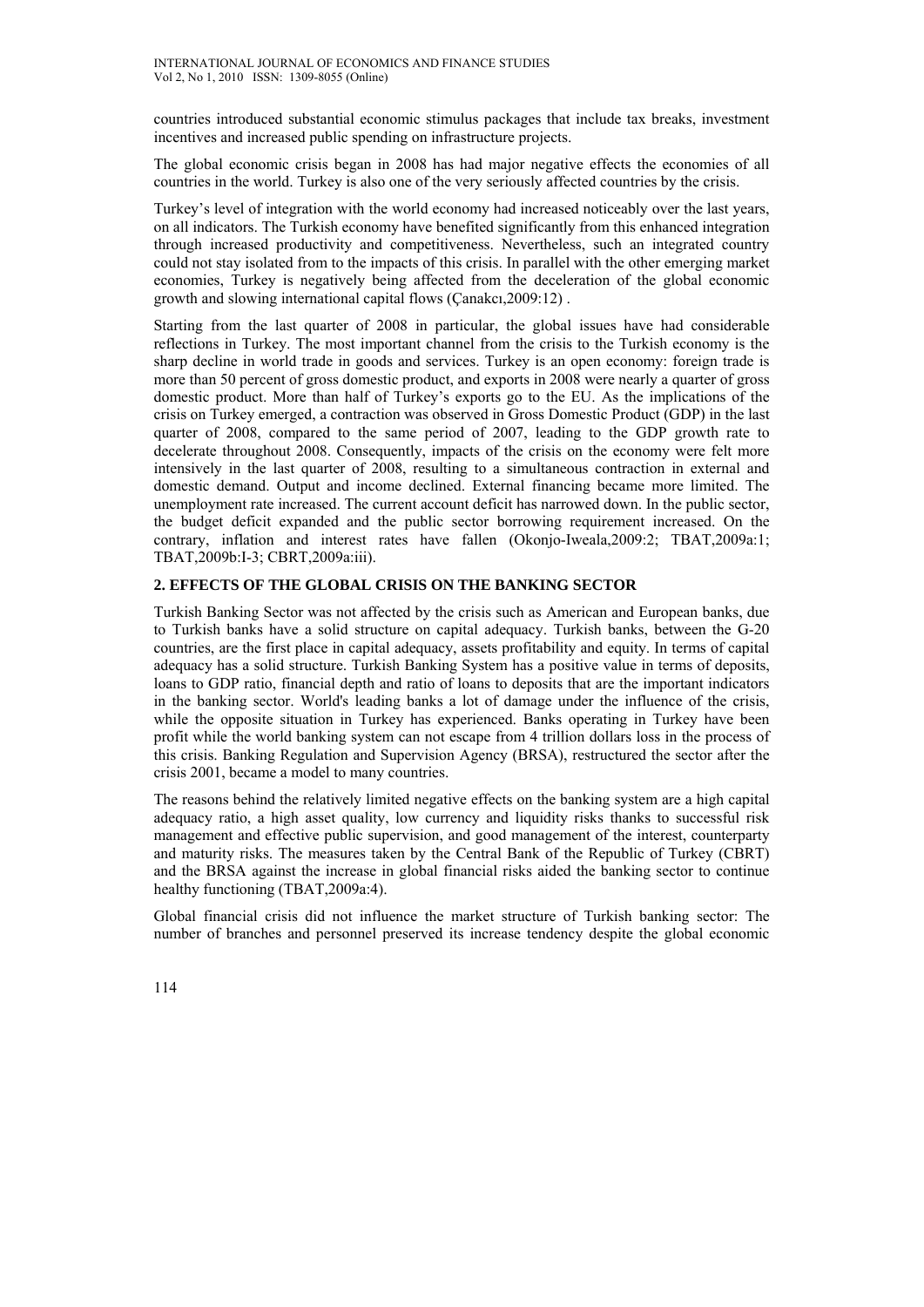crisis in 2007-2009 periods. Turkey's banks have aimed to continue hiring new staff and open new branches in the upcoming period. On the other hand, owing to the acquirements, the trends of benefiting more efficiently from data processing technologies and expanding customer web continued uninterruptedly.

Despite the adverse effects of the economic crisis, Capital Adequacy Ratio (CAR) of the Turkish banking sector experienced no importance decrease in this period. Strong outlook of own-funds indicates the endurance of the sector. The CAR of the banking sector maintains its high level and is still high relative to the CAR of the sectors of many developed and developing countries, suggesting that when capital is considered there is no obstacle regarding the extension of credit and banks maintain their strong capital structure by their prudential behaviour (CBRT,2009a:56; CBRT,2009b:50; BRSA,2009b:21).

At the same time, asset quality recovered stable. Financial intermediation function which has critical importance in procuring a sustainable macroeconomic growth performance has continued to be put into practice effectively. Although the achieved stable growth environment brought along a rapid credit growth, excessive risk-taking of banks was prevented owing to the legal regulations and ratios of non-performing loans were rather low even in the period of the crisis.

The regulations preventing the FX (Foreign Currency) borrowing of economic units without FX incomes prevented that this sector carries open positions and also prevented that the problems were experienced by the countries of Middle and Eastern Europe was experienced by our country (BRSA, 2009a:41-44).

The impact of the liquidity squeeze, which surfaced in the global financial markets due to deterioration in risk perceptions and loss of confidence, has stayed limited on local financial markets also owing to the measures taken by the CBRT (CBRT,2009a:78; CBRT,2009b:68).

Banks were rather conservative in lending due to increased risks and the slowdown in loan demand as well as the rising demand for funds from the Government. In addition there has been an increase in the share of government securities in the total assets. In the period when the global developments began to affect the banking system, the currency risk of banks remained very limited.

The interest risk was higher due to a maturity mismatch caused by long term assets against short term liabilities. But, the rapidly falling interest rates had a positive effect on the interest margin. Meanwhile, banks rapidly introduced measures to limit their operating costs. As a result, the profit volume increased and profitability recorded a growth, albeit slight. Shareholders' equity has continued to strengthen due to capital raises as well as the increase in the profit volume (TBAT,2009a:4).

Deposits, which are the ultimate funding source of the banking sector, restrain the dependency of the baking sector on more volatile wholesale funds. This situation and the liquidity adequacy ratios, which stand above the legal requirement, are evaluated as positive developments in terms of liquidity risk.

The exchange rate risk aversion trend of the banking sector has continued. Although, the levels of on-balance sheet short position and off-balance sheet long position of the sector decreased in line with liquidity conditions in international markets, they started to increase again since March 2009 (CBRT,2009a:v).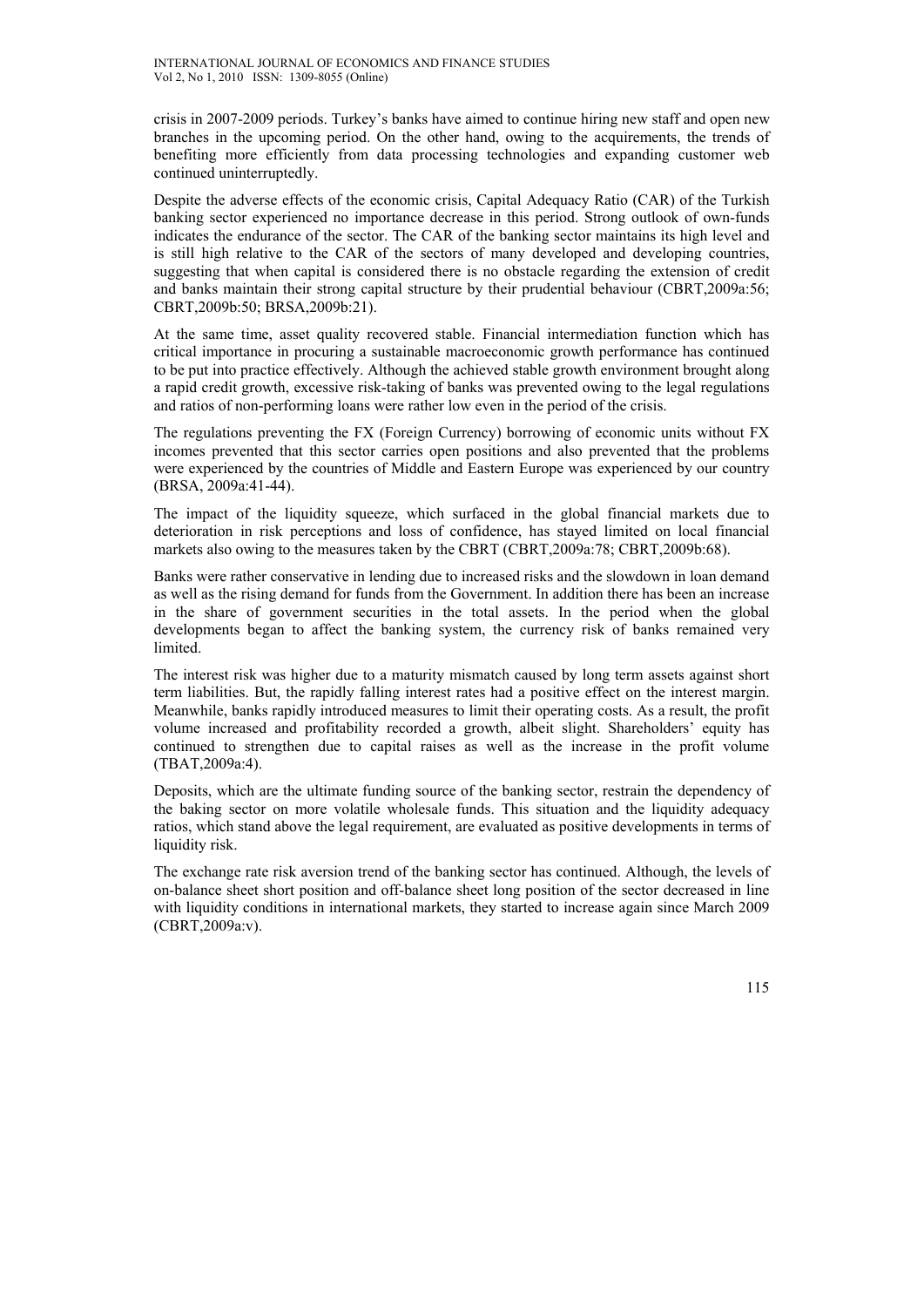The high level of exchange rate volatility during the global financial crisis caused an increase in both risk premiums and vulnerability of the countries where the share of FX loans in total loans is high. The fact that the share of these loans is low in Turkey came forward as one of the most important factors that limited the effects of crisis on the banking sector (CBRT,2009a:60).

Tangible common equity, which recently came forward as a critical soundness indicator of capital in the international arena, is significantly high in the banking sector of Turkey (CBRT,2009a:v).

Shortly, the significant progress achieved in the rehabilitation and restructuring of the banking sector, had put Turkey's regulatory and supervisory framework among the best practices in the world. This very strength of the banking sector is mitigating the risks posed by the global crisis to Turkey (Çanakcı,2009:13).

However, the negative effects of the global financial crisis were felt in the banking sector in Turkey: Not only the fall in credit supply, which was due to contraction and thus the increased cost of the banking sector's international funding sources as a result of crisis in the global market and accompanying anxiety about the increase in troubled credits, but also the fall in demand for credit, stemming from the slowdown of economic activity, led to a decline in credit volume since the last quarter of 2008 (CBTR,2009a:57; CBTR,2009b:53).

Consequent to the fact that banking sector grew slower in 2009 due to the developments in domestic and abroad, enhancement in the number of branch and staff considered as direct access canals were limited when compared to the last years. At the same time, the global crisis was effective in the interest rates of the loans the banks accredited. Particularly, credit interest rates increased thus interest margin increased (BRSA,2009b:21,27).

Because of slowing economic growth, the sector has faced with a decrease in credit growth, deterioration in asset quality and an increase in non-performing loan ratio. Loans in the banking sector slowed down since the last quarter of 2008, as the effects of global crisis became evident. Banks were down the growth rate of loans by following a cautious strategy in the crisis process. During the crisis, banks have preferred to evaluate in the securities portfolio a significant portion of their collecting deposits. In the first period of the global financial crisis, banking system remained slow in adequate financial support to the real sector, but started to correct the situation in 2009. Some banks called back a portion of their loan or processed checks before the date. On the other hand, non-performing loans increased. Banks in Turkey have become problems to place as credit of their cash resources, rather than liquidity problems. Banks were forced to keep liquidity for the foreign currency liquidity and against the motion of interest-sensitive deposits. Apart from this, the most important problem related with liquidity has been significantly reduced the liquidity opportunities provided from abroad.

Another problem in the sector is a non-compliance term between the assets and liabilities. Most significant risk related to deposits is short of the term. After the September-2008 started the crisis, one of the problems experienced by Turkish banking system has been the growth problem. During the crisis, branch speed and staff number of the banking sector were also slowing down. Another biggest risk in Turkish banking sector is the quality of assets.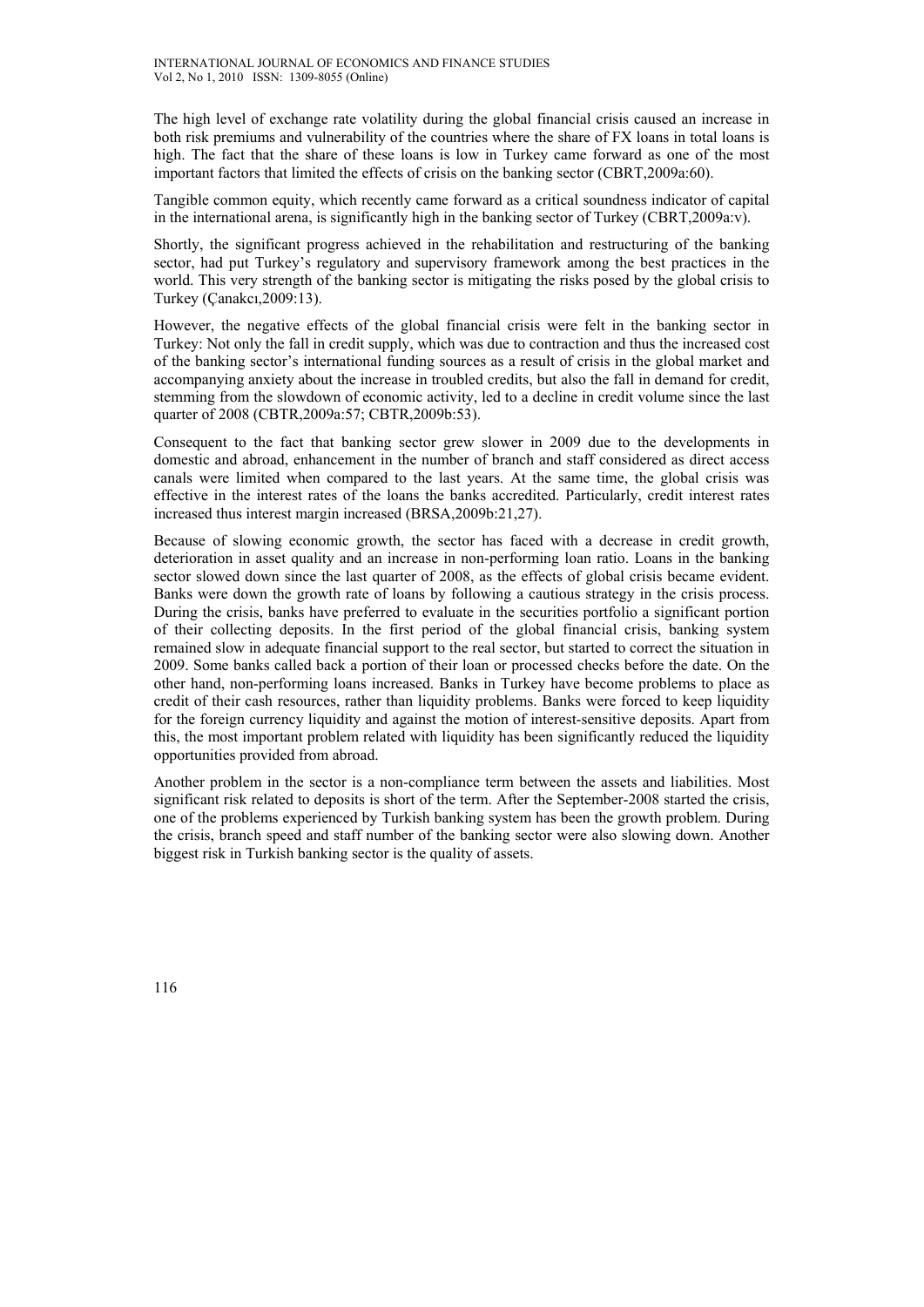## **2.1. Global Crisis' Causes of Limited Effects on the Turkish Banking Sector**

The global financial crisis has also impressed the banking sector in Turkey. In spite of this, effects of the crisis on Turkish Banking Sector remained relatively limited compared to its peers in developed and other emerging countries.

Turkish banking sector had been restructured and modernized following back-to back economic crises in late 2000 and early 2001. Banks with weak financial structures had been either eliminated or merged into stronger banks. Under the regulatory framework of the BRSA, the sector had become more efficient and competitive, spurred by increasing foreign direct investment (Erdilek,2008).

Establishing a sound legal infrastructure in post-crises period and reflecting the experiences of crisis to this structure increased the power of the sector against possible crisis. New financial architecture developed for maintaining the stability supported by structural reforms, is the primary factor in protecting economic stability and the economy to become more flexible and resistant against external fluctuations during the global crisis.

Following the crisis in 2001 and the restructuring process, the banking sector showed a rapid growth performance in 2002-2008. In this period, the numbers of branches and staff improved tremendously. At the same time, the financial structure of the sector also became stronger, and the risk management systems improved and public supervision became more effective in this period. These positive developments recorded by the banking system in 2002-2008 period have several reasons, including the relevant domestic and international economic condition and the change in the risk management conception. Another important reason is the achievement of the "Banking Sector Restructuring Program (BSRP)" (Conkar-Keskin-Kayahan,2009:32; Okonjo-Iweala,2009:3; TBAT,2009a:5). The BSRP, initiated in May 2001, focused on the intermediation function and aimed at transitioning to an internationally competitive banking sector which will be resilient to internal and external shocks. The priorities of the BSRP were identified as recovering the deterioration caused by the 2000-2001 crises in the sector and building a strong base for the system by clearing it from weak banks. The BSRP intended at restructuring state-owned banks, resolution of the banks transferred to the Savings Deposit Insurance Fund (SDIF), rehabilitating the private banking system, strengthening the regulation and supervision framework, and increasing efficiency in the banking sector. Consequently, the program was established upon four main blocks. These blocks are (BRSA,2009a:12);

- Restructuring of public banks financially and operationally,
- Prompt resolution of the banks under the SDIF,
- Bringing a healthy structure to private banks which were affected negatively from the crisis,
- Realization of legal and corporate regulations which will increase the effectiveness of surveillance and supervision in banking sector and which will bring a more effective and competitive structure to the sector.

Recovering the banks under the ruling of SDIF, restructuring the state banks from their financial and operational loss, recovering the private banks affected negatively from the crisis, realize legal and institutional regulations to increase the efficiency of supervision in the banking sector and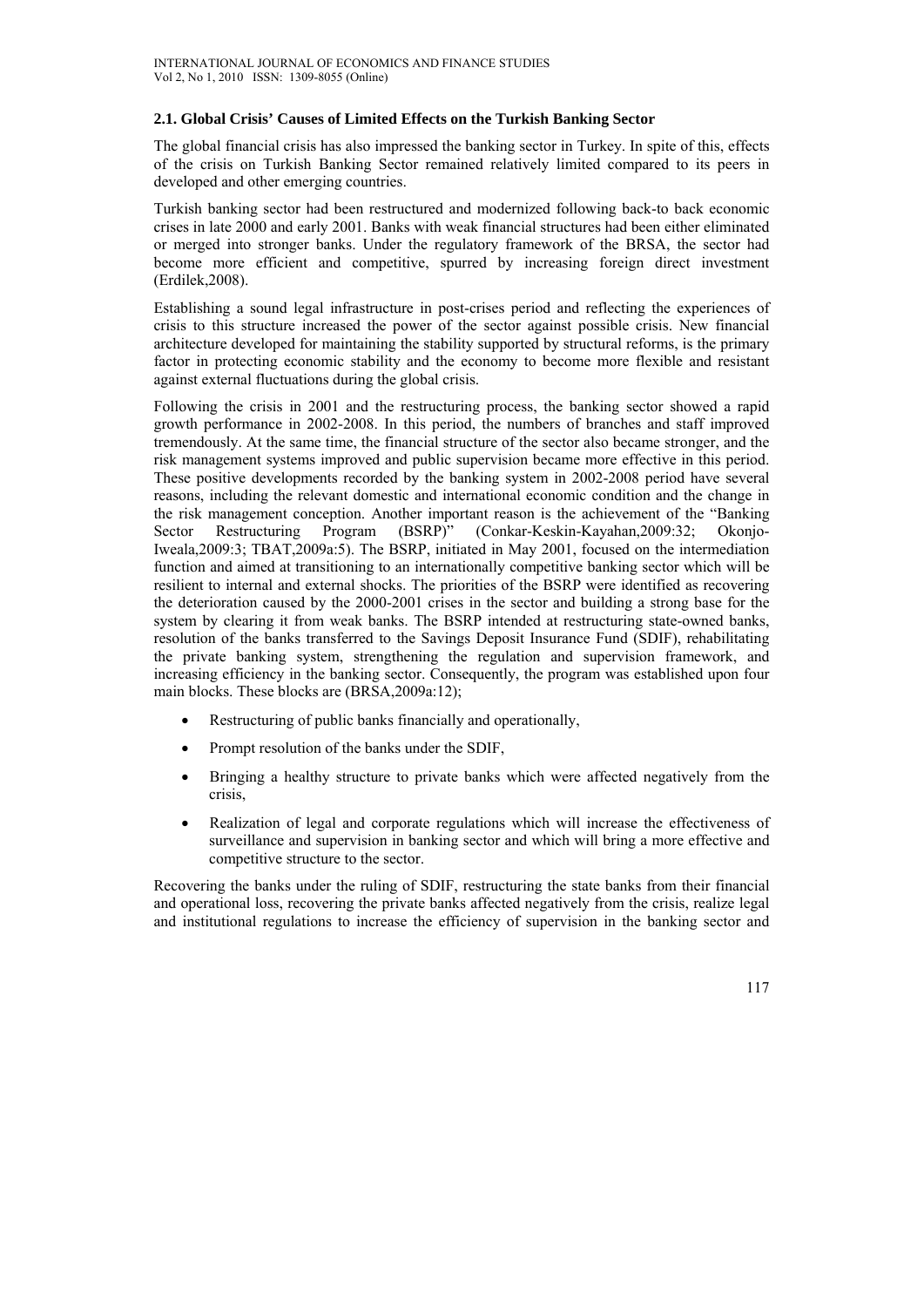form a more effective and competitive structure in the sector (Conkar-Keskin-Kayahan,2009:33). Reform efforts implemented after the financial crisis and political stability secured after 2002 caused evident recovery in basic indicators.

When current Turkish Banking Sector is compared to its peers in other markets with a focus on factors that created and intensified the crisis, several essential discrepancies are revealed (Yüce,2009:34):

- Unlike its counterparts in developed markets, retail banking in Turkey still remains underpenetrated and carries high potential. As a result, banks have focused on traditional retail and corporate banking and refrained from risks driven by sub-prime mortgages and complex financial instruments.
- Although lower as compared to other emerging markets, loan volume in Turkey has grown significantly in recent years.
	- o However, loan growth was accompanied by healthy deposit funding, which in turn decreased vulnerability of banks created by high exposure to foreign funding. Loans/Deposits ratio remained at 70% in Turkey, while the same ratio was over 100% in many markets
	- o Moreover, loan growth was achieved with effective risk management and prudent lending policies. Consequently, non-performing loan ratios remained relatively low.
- Extensive FX borrowing had created significant risks in other countries while FX borrowing in Turkey was retained at relatively low levels.
- High capital adequacy ratio well above targeted minimum of 12% has cushioned Turkish banks' balance sheets against risks.
- The sector operated under a superior regulatory and supervisory framework as compared to its peers.
- Moreover, macroeconomic policies of the Central Bank were also effective in mitigating the effects of the global economic crisis.

## **2.2. The Measure Taken by CBRT and BRSA during the Crisis**

In response to the problems in the global credit markets governments and central banks have taken several measures to avert or at least contain the adverse effects of the global financial turmoil on their economies and financial markets. In this context, a series of measures were adopted by the Turkish authorities and organizations to ease the negative effects of the global financial crisis on Turkey. Within this framework the CBRT took the following measures (Yılmaz,2009:20-22; TBAT,2009a:2; TBAT,2009b:I-4):

- Resumed its activities as an intermediary in the foreign exchange deposit market until the removal of uncertainties in international markets;
- Raised its transaction limits by twice to USD 10.8 billion and extended the lending maturity to 1 month from 1 week in the foreign exchange deposit market;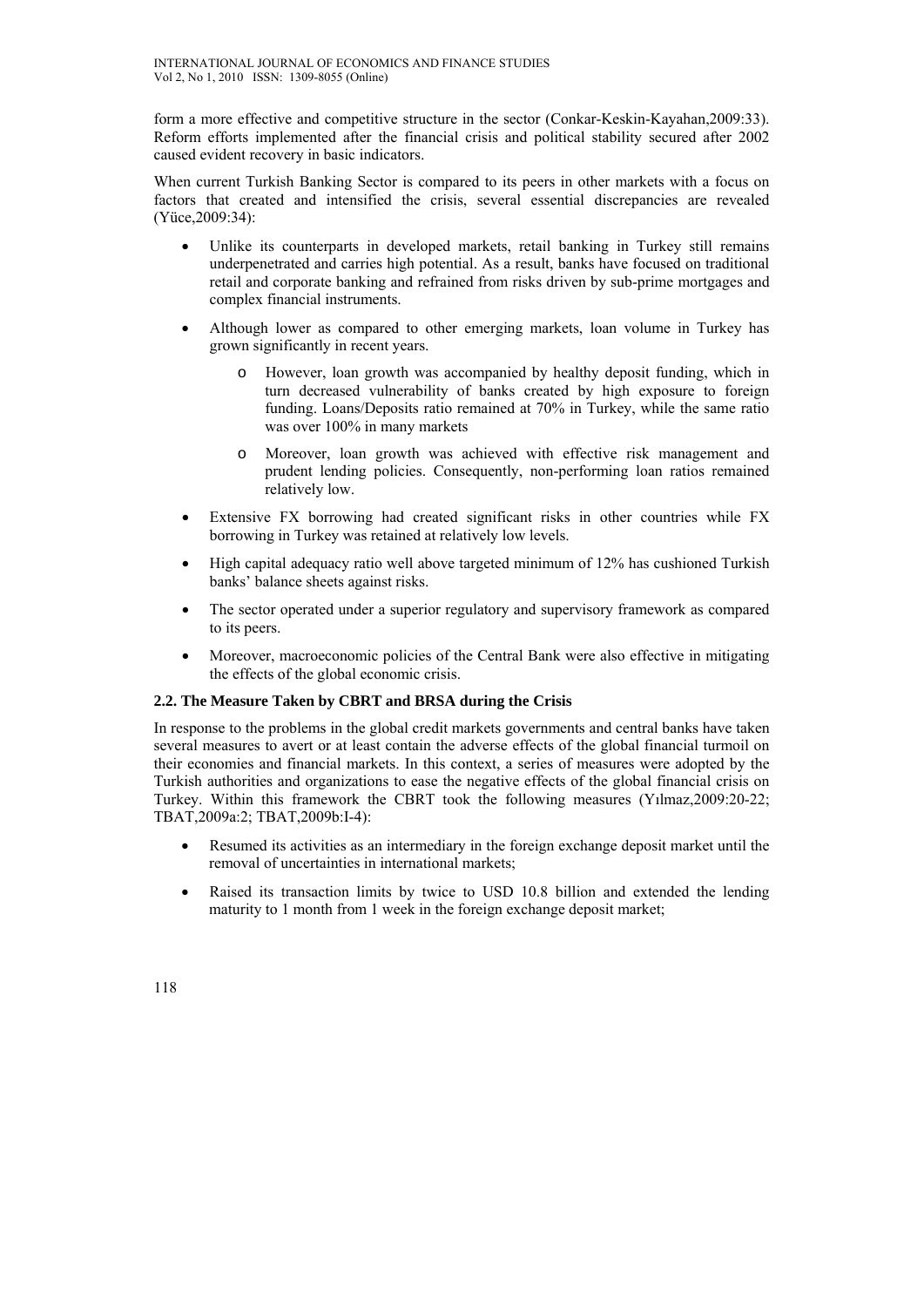- Adopted a strategy to use foreign exchange reserves to primarily support the foreign exchange liquidity need of the banking system.
- The reserve requirement ratio was unchanged at 6 percent in TL liabilities, but it was lowered to 9 percent from 11 percent in foreign exchange liabilities. With this measure, the CBRT provided an additional liquidity of USD 2.5 billion to the banking system;
- Increased the exports rediscount credit limit by USD 500 million to USD 1 billion in order to contain the effects of the crisis on industry sectors. Additionally, the rules and principles applicable to the exports rediscount loan limit were rearranged for rendering the use of these loans easier.

The BRSA adopted certain measures aimed at preserving the financial strength of banks and containing the effects of abrupt changes in the financial asset prices on banks' capital adequacies. For this purpose, the BRSA (TBAT,2009a:3):

- Required banks to get permission for distribution of the 2008 earnings;
- Allowed banks to reclassify the securities in their balance sheet from trading portfolio to investment portfolio for once only;
- Allowed banks to restructure the loans apparently posing no problems in order to ensure smooth functioning of the loan relations between banks and non-financial institutions.

The Government sought authorization from the Parliament for increasing and determining for a period of two years the deposit insurance coverage, which was TL 50,000. CBRT cut its interest rates and extended the maturity in foreign exchange deposit market in order to prevent a possible foreign exchange squeeze in the financial market. Additional measures were continued to be implemented also by various organizations in 2009 as the global volatility continued to affect the markets (TBAT,2009a:3-4).

## **3. CONCLUSION**

Turkish financial system, which was reinforced in the light of the past experience, helped curb the impact of the global crisis that emerged in the second half of 2007 on Turkish financial markets.

Turkish Banking Sector has been less affected by the crisis because of after 2000 and 2001 crises, gaining the banking sector stronger capital structure and stronger equity capital structure as a result of taken structural measures and improvements; the absence of a functioning mortgage sector such as America; several structural and fundamental features of the sector itself; the macroeconomic policies of the CBRT; effective supervision and regulation of the BRSA; and some additional measures taken by banks in the process of the global economic crisis.

Turkish Banking Sector yet has a significant potential for growth in addition to its higher performance as opposed to its peers. Penetration indicators are too low when compared to developed markets. Some basic financial products that have significant revenue generation potential are still in development phase in Turkey. Furthermore, population that is unbanked and potentially bankable in the medium term is sizable. Considering Turkey's population, economic potential and power, per capita deposit and per capita loan figures, the Turkish banking sector is still in a development process and it has further growth potential.